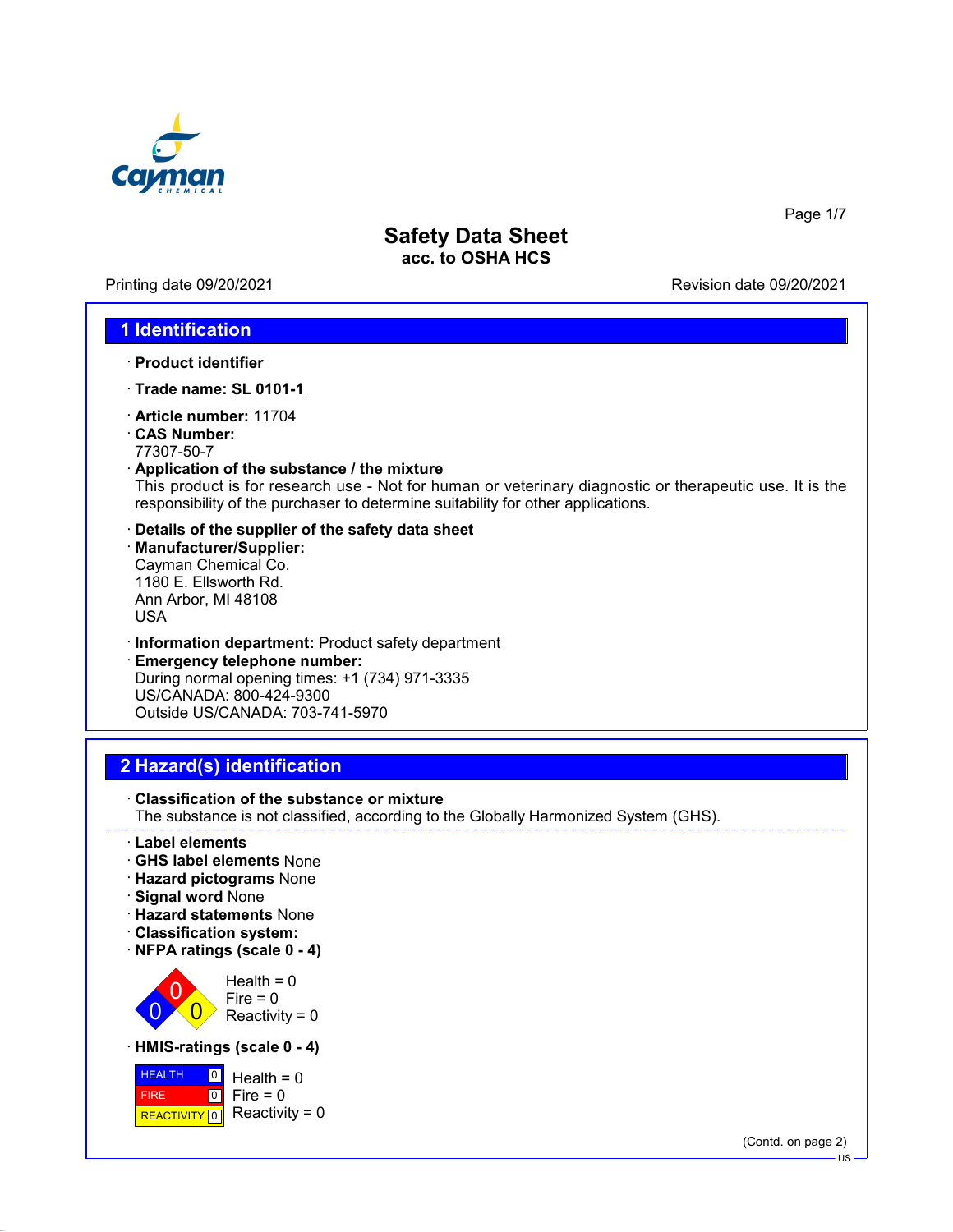Printing date 09/20/2021 Revision date 09/20/2021

(Contd. from page 1)

**Trade name: SL 0101-1**

- · **Other hazards**
- · **Results of PBT and vPvB assessment**
- · **PBT:** Not applicable.
- · **vPvB:** Not applicable.

#### **3 Composition/information on ingredients**

- · **Chemical characterization: Substances**
- · **CAS No. Description**
- 77307-50-7 SL 0101-1

#### **4 First-aid measures**

- · **Description of first aid measures**
- · **General information:** No special measures required.
- · **After inhalation:** Supply fresh air; consult doctor in case of complaints.
- · **After skin contact:** Generally the product does not irritate the skin.
- · **After eye contact:** Rinse opened eye for several minutes under running water.
- · **After swallowing:** If symptoms persist consult doctor.
- · **Information for doctor:**
- · **Most important symptoms and effects, both acute and delayed** May cause anemia, cough, CNS depression, drowsiness, headache, heart damage, lassitude (weakness, exhaustion), liver damage, narcosis, reproductive effects, teratogenic effects. No further relevant information available.
- · **Indication of any immediate medical attention and special treatment needed** No further relevant information available.

## **5 Fire-fighting measures**

- · **Extinguishing media**
- · **Suitable extinguishing agents:** Use fire fighting measures that suit the environment. A solid water stream may be inefficient.
- · **Special hazards arising from the substance or mixture** No further relevant information available. · **Advice for firefighters**
- 
- · **Protective equipment:** No special measures required.

## **6 Accidental release measures**

- · **Personal precautions, protective equipment and emergency procedures** Not required.
- · **Environmental precautions:** Do not allow to enter sewers/ surface or ground water.
- · **Methods and material for containment and cleaning up:** Pick up mechanically.
- · **Reference to other sections** See Section 7 for information on safe handling. See Section 8 for information on personal protection equipment. See Section 13 for disposal information.
- · **Protective Action Criteria for Chemicals**
- · **PAC-1:** Substance is not listed.
- · **PAC-2:** Substance is not listed.

(Contd. on page 3)

US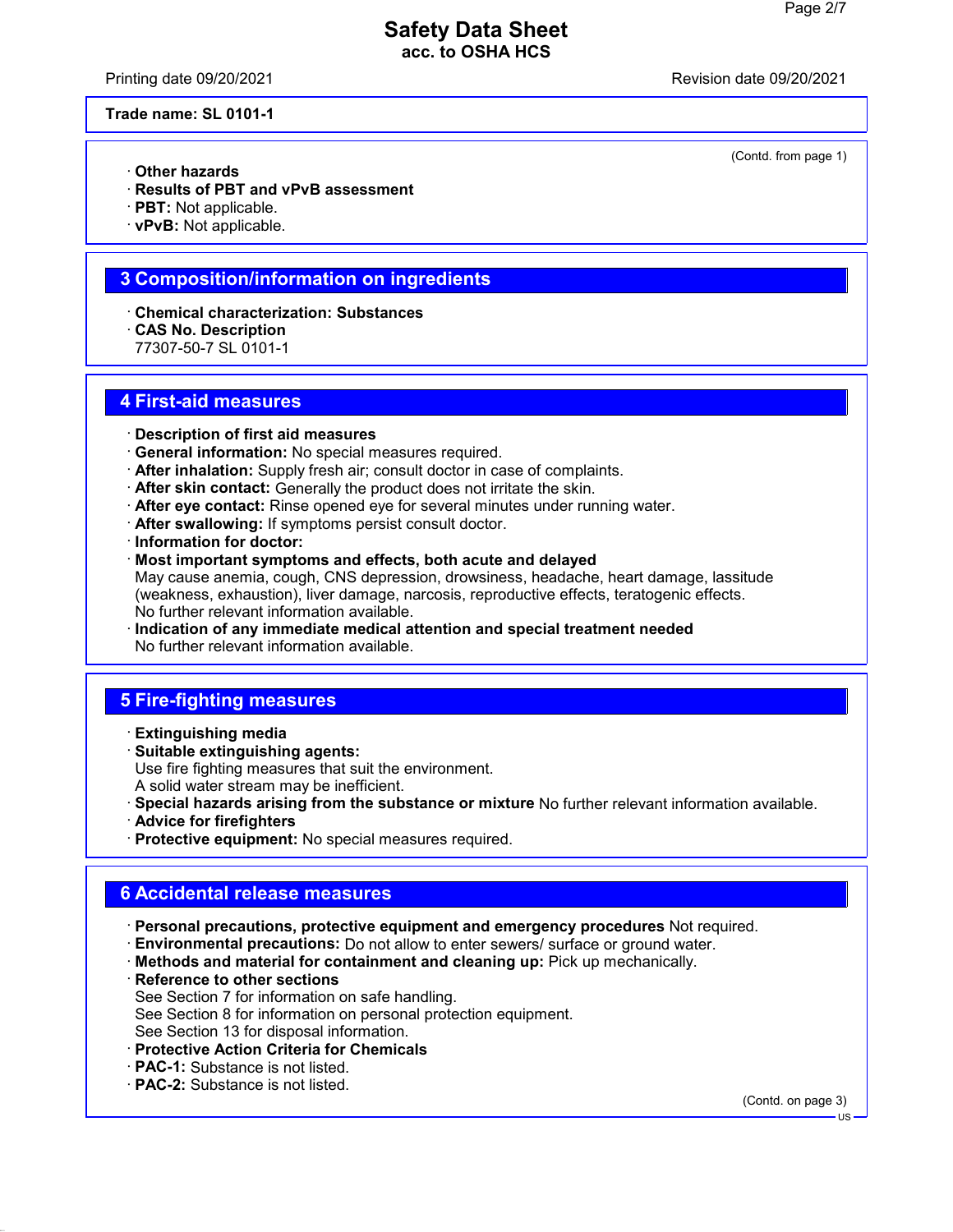Printing date 09/20/2021 Revision date 09/20/2021

(Contd. from page 2)

**Trade name: SL 0101-1**

· **PAC-3:** Substance is not listed.

#### **7 Handling and storage**

- · **Handling:**
- · **Precautions for safe handling** No special measures required.
- · **Information about protection against explosions and fires:** No special measures required.
- · **Conditions for safe storage, including any incompatibilities**
- · **Storage:**
- · **Requirements to be met by storerooms and receptacles:** No special requirements.
- · **Information about storage in one common storage facility:** Not required.
- · **Further information about storage conditions:** None.
- · **Specific end use(s)** No further relevant information available.

#### **8 Exposure controls/personal protection**

· **Additional information about design of technical systems:** No further data; see item 7.

- · **Control parameters**
- · **Components with limit values that require monitoring at the workplace:** Not required.
- · **Additional information:** The lists that were valid during the creation were used as basis.
- · **Exposure controls**
- · **Personal protective equipment:**
- · **General protective and hygienic measures:**
- The usual precautionary measures for handling chemicals should be followed.
- · **Breathing equipment:** Not required.
- · **Protection of hands:**

The glove material has to be impermeable and resistant to the product/ the substance/ the preparation. Due to missing tests no recommendation to the glove material can be given for the product/ the preparation/ the chemical mixture.

Selection of the glove material on consideration of the penetration times, rates of diffusion and the degradation

· **Material of gloves**

The selection of the suitable gloves does not only depend on the material, but also on further marks of quality and varies from manufacturer to manufacturer.

· **Penetration time of glove material**

The exact break through time has to be found out by the manufacturer of the protective gloves and has to be observed.

· **Eye protection:** Not required.

| Information on basic physical and chemical properties<br><b>General Information</b> |                                                 |  |
|-------------------------------------------------------------------------------------|-------------------------------------------------|--|
| · Appearance:                                                                       |                                                 |  |
| Form:                                                                               | Crystalline                                     |  |
| Color:                                                                              | Not determined.                                 |  |
| · Odor:                                                                             | Characteristic                                  |  |
| · Structural Formula                                                                | C <sub>25</sub> H <sub>24</sub> O <sub>12</sub> |  |
| · Molecular Weight                                                                  | 516.5 g/mol                                     |  |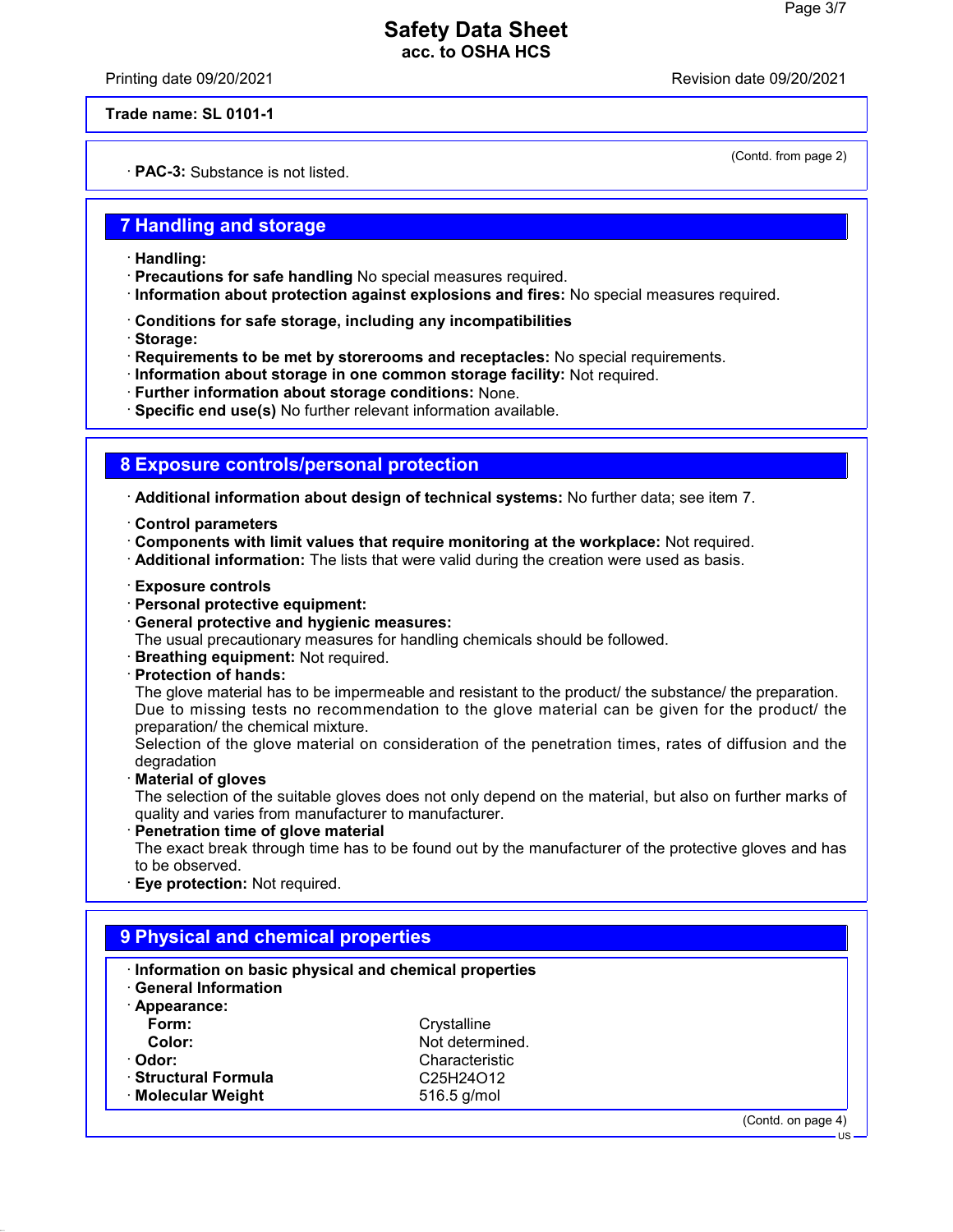Printing date 09/20/2021 **Printing date 09/20/2021** 

#### **Trade name: SL 0101-1**

|                                                                                                          | (Contd. from page 3)                                                                      |
|----------------------------------------------------------------------------------------------------------|-------------------------------------------------------------------------------------------|
| Odor threshold:                                                                                          | Not determined.                                                                           |
| pH-value:                                                                                                | Not applicable.                                                                           |
| <b>Change in condition</b><br><b>Melting point/Melting range:</b><br><b>Boiling point/Boiling range:</b> | Undetermined.<br>Undetermined.                                                            |
| · Flash point:                                                                                           | Not applicable.                                                                           |
| · Flammability (solid, gaseous):                                                                         | Product is not flammable.                                                                 |
| <b>Decomposition temperature:</b>                                                                        | Not determined.                                                                           |
| · Auto igniting:                                                                                         | Not determined.                                                                           |
| Danger of explosion:                                                                                     | Product does not present an explosion hazard.                                             |
| <b>Explosion limits:</b><br>Lower:<br>Upper:                                                             | Not determined.<br>Not determined.                                                        |
| · Vapor pressure:                                                                                        | Not applicable.                                                                           |
| <b>Density:</b><br><b>Relative density</b><br>· Vapor density<br><b>Evaporation rate</b>                 | Not determined.<br>Not determined.<br>Not applicable.<br>Not applicable.                  |
| Solubility in / Miscibility with<br>Water:                                                               | Not determined.                                                                           |
| · Partition coefficient (n-octanol/water): Not determined.                                               |                                                                                           |
| · Viscosity:<br>Dynamic:<br>Kinematic:<br><b>SOLUBILITY</b>                                              | Not applicable.<br>Not applicable.<br>$\sim$ 0.16 mg/ml in DMSO; $\sim$ 0.33 mg/ml in DMF |
| <b>Other information</b>                                                                                 | No further relevant information available.                                                |

### **10 Stability and reactivity**

- · **Reactivity** No further relevant information available.
- · **Chemical stability**
- · **Thermal decomposition / conditions to be avoided:** No decomposition if used according to specifications.
- · **Possibility of hazardous reactions** No dangerous reactions known.
- · **Conditions to avoid** No further relevant information available.
- · **Incompatible materials:** strong oxidizing agents
- · **Hazardous decomposition products:** carbon oxides

#### **11 Toxicological information**

- · **Information on toxicological effects**
- · **Acute toxicity:**
- · **Primary irritant effect:**
- · **on the skin:** No irritant effect.

(Contd. on page 5)

 $\overline{HS}$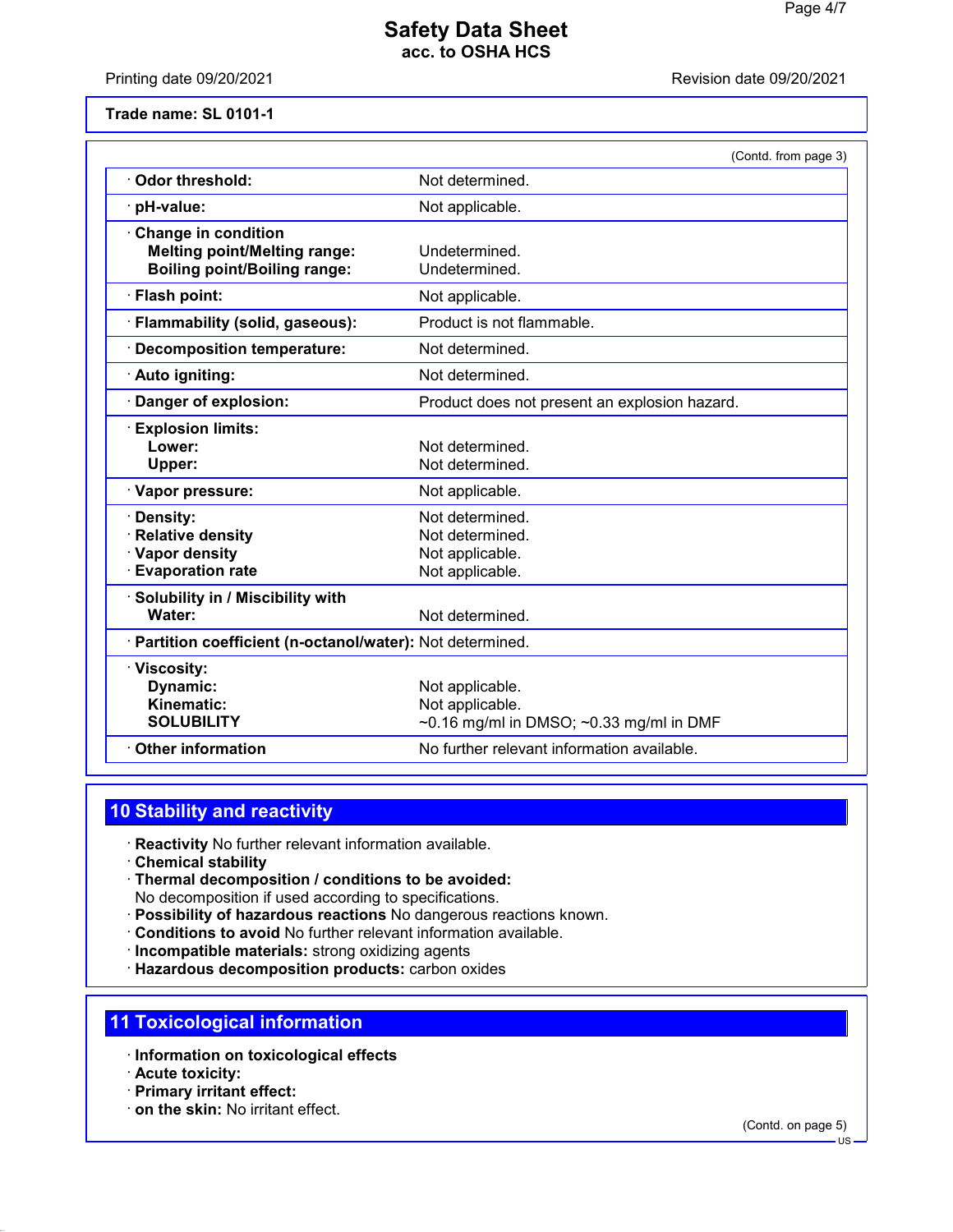Printing date 09/20/2021 Revision date 09/20/2021

(Contd. from page 4)

#### **Trade name: SL 0101-1**

- · **on the eye:** No irritating effect.
- · **Sensitization:** No sensitizing effects known.
- · **Additional toxicological information:** When used and handled according to specifications, the product does not have any harmful effects according to our experience and the information provided to us. The substance is not subject to classification.
- · **Carcinogenic categories**
- · **IARC (International Agency for Research on Cancer)** Substance is not listed.
- · **NTP (National Toxicology Program)** Substance is not listed.
- · **OSHA-Ca (Occupational Safety & Health Administration)** Substance is not listed.

### **12 Ecological information**

- · **Toxicity**
- · **Aquatic toxicity:** No further relevant information available.
- · **Persistence and degradability** No further relevant information available.
- · **Behavior in environmental systems:**
- · **Bioaccumulative potential** No further relevant information available.
- · **Mobility in soil** No further relevant information available.
- · **Additional ecological information:**
- · **General notes:**
- Water hazard class 1 (Self-assessment): slightly hazardous for water

Do not allow undiluted product or large quantities of it to reach ground water, water course or sewage system.

- · **Results of PBT and vPvB assessment**
- · **PBT:** Not applicable.
- · **vPvB:** Not applicable.
- · **Other adverse effects** No further relevant information available.

## **13 Disposal considerations**

- · **Waste treatment methods**
- · **Recommendation:** Smaller quantities can be disposed of with household waste.
- · **Uncleaned packagings:**
- · **Recommendation:** Disposal must be made according to official regulations.

| ⋅ UN-Number                  |               |  |
|------------------------------|---------------|--|
| · DOT, IMDG, IATA            | not regulated |  |
| · UN proper shipping name    |               |  |
| · DOT, IMDG, IATA            | not regulated |  |
| · Transport hazard class(es) |               |  |
| · DOT, ADN, IMDG, IATA       |               |  |
| · Class                      | not regulated |  |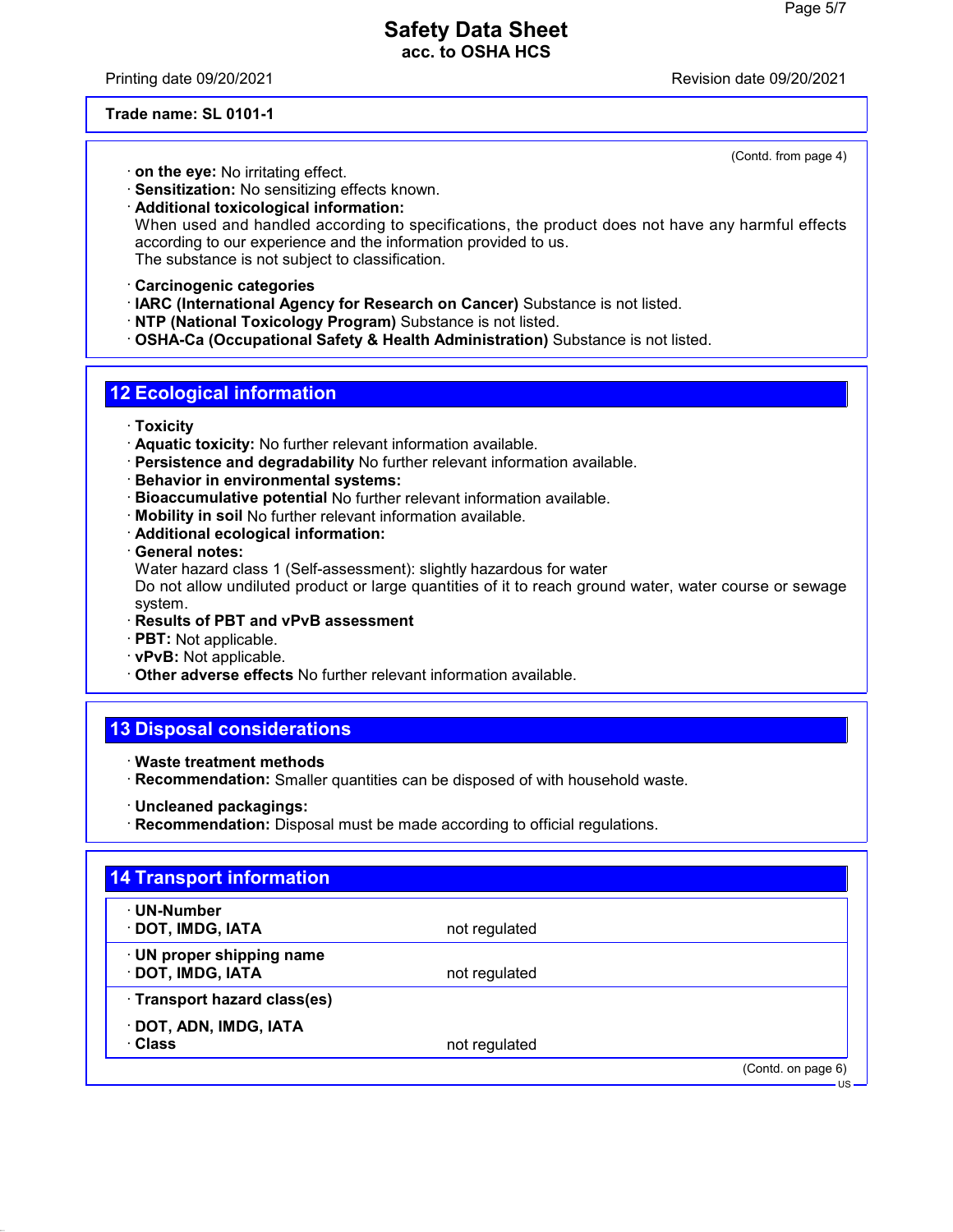Printing date 09/20/2021 **Printing date 09/20/2021** 

**Trade name: SL 0101-1**

| (Contd. from page 5) |  |  |
|----------------------|--|--|

| Packing group                                                                     |                 |  |
|-----------------------------------------------------------------------------------|-----------------|--|
| · DOT, IMDG, IATA                                                                 | not regulated   |  |
| <b>Environmental hazards:</b>                                                     | Not applicable. |  |
| Special precautions for user                                                      | Not applicable. |  |
| Transport in bulk according to Annex II of<br><b>MARPOL73/78 and the IBC Code</b> | Not applicable. |  |
| · UN "Model Regulation":                                                          | not regulated   |  |

## **15 Regulatory information**

· **Safety, health and environmental regulations/legislation specific for the substance or mixture** No further relevant information available.

· **Sara**

- · **Section 355 (extremely hazardous substances):** Substance is not listed.
- · **Section 313 (Specific toxic chemical listings):** Substance is not listed.
- · **TSCA (Toxic Substances Control Act):** Substance is not listed.
- · **Hazardous Air Pollutants** Substance is not listed.

· **Proposition 65**

- · **Chemicals known to cause cancer:** Substance is not listed.
- · **Chemicals known to cause reproductive toxicity for females:** Substance is not listed.
- · **Chemicals known to cause reproductive toxicity for males:** Substance is not listed.
- · **Chemicals known to cause developmental toxicity:** Substance is not listed.
- · **Carcinogenic categories**
- · **EPA (Environmental Protection Agency)** Substance is not listed.
- · **TLV (Threshold Limit Value)** Substance is not listed.
- · **NIOSH-Ca (National Institute for Occupational Safety and Health)** Substance is not listed.
- · **Chemical safety assessment:** A Chemical Safety Assessment has not been carried out.

#### **16 Other information**

All chemicals may pose unknown hazards and should be used with caution. This SDS applies only to the material as packaged. If this product is combined with other materials, deteriorates, or becomes contaminated, it may pose hazards not mentioned in this SDS. Cayman Chemical Company assumes no responsibility for incidental or consequential damages, including lost profits, arising from the use of these data. It shall be the user's responsibility to develop proper methods of handling and personal protection based on the actual conditions of use. While this SDS is based on technical data judged to be reliable, Cayman Chemical Company assumes no responsibility for the completeness or accuracy of the information contained herein.

- · **Department issuing SDS:** Environment protection department.
- · **Contact:** -
- · **Date of preparation / last revision** 09/20/2021 / -
- · **Abbreviations and acronyms:**
- IMDG: International Maritime Code for Dangerous Goods
- DOT: US Department of Transportation
- IATA: International Air Transport Association CAS: Chemical Abstracts Service (division of the American Chemical Society)
- NFPA: National Fire Protection Association (USA)
- HMIS: Hazardous Materials Identification System (USA)
- PBT: Persistent, Bioaccumulative and Toxic
- vPvB: very Persistent and very Bioaccumulative

(Contd. on page 7)

US